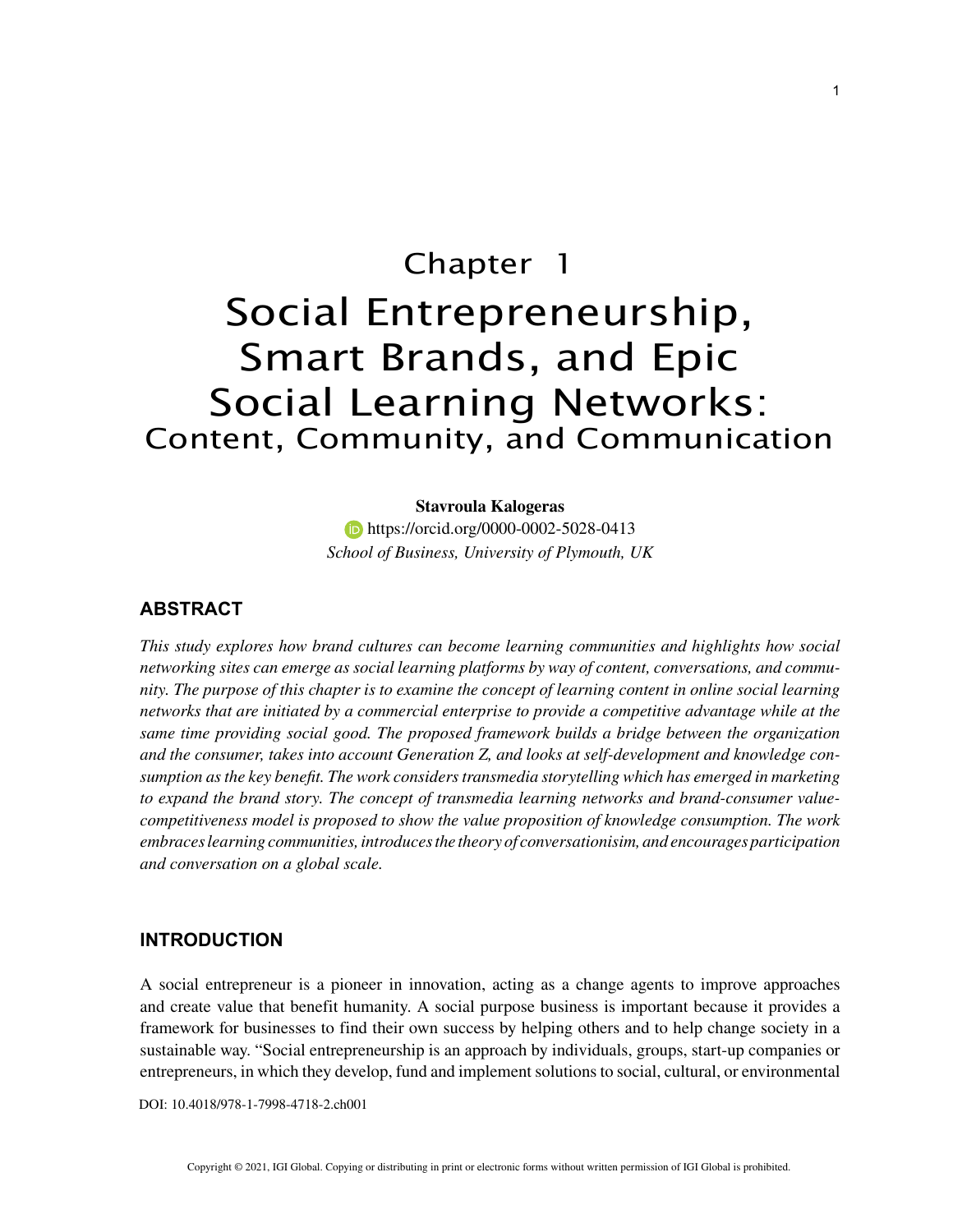issues" (PBS Organization). The ability to think differently, adapt to a world which changes rapidly, to find innovative solutions and engage with a large community to change society in a sustainable way is a characteristic of a social enterprise.

This paper explores the notion of learning cultures where social status, values, and activities are centered on the consumption of knowledge. It does not focus on a consumer culture that is defined as a culture where social status, values, and activities are centered on the consumption of commodities and services. In a consumer culture, a large part of what people do, and what people value is subjected around their consumption of material goods. Today, organizations are tasked with providing social good and smart brands are organizations that answer the call to benefit society. These firms make an effort to create positive change in society through their initiatives. Smart brands, in addition to selling products or services, offer knowledge consumption via digital media platforms. The platforms may be existing social media platforms, learning management systems, or some combination of newly developed or traditional forms. The space of communication is widening to create meaning-making potential by way of social conversations and social learning networks. Learning is a social act, and through conversation and social interaction among participants, learning can be achieved. Furthermore, collaboration has been associated with retention and comprehension, and social networking sites and interactive experiences encourage emotional engagement that can lead to deeper connections with the brand.

Social learning is learning that takes place through social interaction between peers. The theory of social learning contends that people learn from one another, via observation, imitation, and modeling. The theory has often been called a bridge between behaviorist and cognitive learning theories because it encompasses attention, memory, and motivation (Bandura, 1977). Basically, social learning involves the participation of others. To be considered social the process must demonstrate that a change in understanding has taken place in the individuals involved; demonstrate that this change goes beyond the individual and becomes situated within wider social units or communities of practice; and occur through social interactions and processes between actors within a social network (Reed et al., 2010).

The paper looks at social learning that is initiated by a commercial organization on digital media platforms. The primary aim of this study is to introduce the concept of social learning in an online context that is initiated by a commercial enterprise. The interdisciplinary research considers: (1) The relationship between social networks and social learning cross culturally, (2) The prospect of value creation via content, community, collaboration, and conversation, (3) The requirements of Generation Z, (4) The opportunity for self-development and knowledge consumption by way of transmedia touchpoints, (5) The use of social networks by brands to increase value and competitiveness for the brand and the consumer, (6) The theory of conversationisim. There are many components to the interdisciplinary study that need consideration when moving from theory to practice.

The following section contains the literature review and is organized around the following themes: Brand culture and meaning-making, Generation Z, Smart brands, The spaces in-between and unitive experiences, collective consciousness, brand identity and holistic branding, brand competitiveness and customer value, and the conclusion. Based on the theoretical framework derived is a brand-consumer value- competitiveness proposition. The work concludes by discussion, and identifying a promising direction for research and practice in the future.